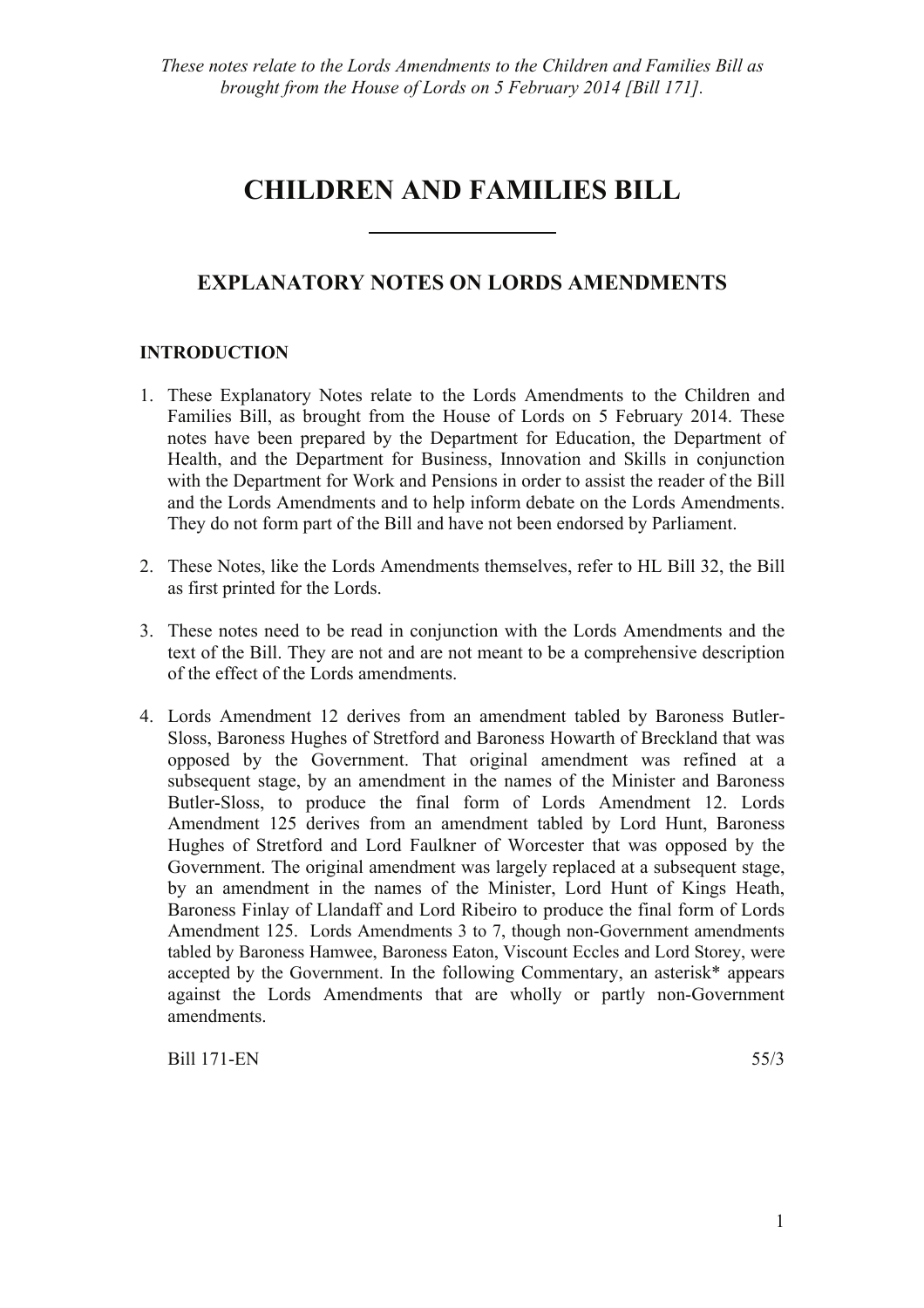# **COMMENTARY ON LORDS AMENDMENTS**

# *Lords Amendments to Part 1 – Adoption and children looked after by local authorities*

# **Lords Amendment 1**

- 5. Lords Amendment 1 would insert a new clause which would amend section 98(1) of the Adoption and Children Act 2002 ("the 2002 Act"). Section 98(1) currently allows regulations to be made to facilitate contact between persons adopted before 30 December 2005 (when the 2002 Act came into force) and their birth relatives. Lords Amendment 1 would extend this regulation-making power so that regulations can also make provision to facilitate contact between persons with a prescribed relationship to a person adopted before 30 December 2005 and the adopted person's birth relatives.
- 6. The intention is that the persons prescribed under these regulations would include the direct line of descendants of the adopted person (i.e. children, grandchildren) but the Department for Education would consult on whether it is appropriate for others, such as spouses and siblings of descendants, to be able to access the same services.

# **Lords Amendment 2**

- 7. Lords Amendment 2 would have two effects. The first would be to clarify that the new duty, to consider placing a child with a foster parent who has also been approved as a prospective adopter, applies either where:
	- a. A local authority is considering adoption as an option for a looked after child but has not yet made its decision; or
	- b. The local authority has made the decision that the child ought to be placed for adoption, but where it does not yet have authority to place the child for adoption either through a placement order or parental consent.
- 8. The second effect would be to clarify that, before the local authority considers placing the child in this way, it must first have considered placing the child in a placement with relatives, friends or a connected person, and have decided that this is not the most appropriate placement.

# **Lords Amendments 3\* to 7\***

- 9. Lords Amendments 3\* to 7\* would amend clause 3 which inserts new section 3A into the 2002 Act. These Amendments have the effect of turning the proposed direction making power in the original subsection (3)(c) of that section into an order making power to which the affirmative procedure will apply.
- 10. Lords Amendment 5\* would create a power by order for the Secretary of State to require all local authorities in England to make arrangements for all or any of the functions listed in subsection (2) of section 3A to be carried out on their behalf by one or more other adoption agencies.
- 11. Lords Amendments 3\*, 4\* and 6\* are consequential, and preserve the direction making power in respect of one or more named local authorities, or one or more descriptions of local authorities.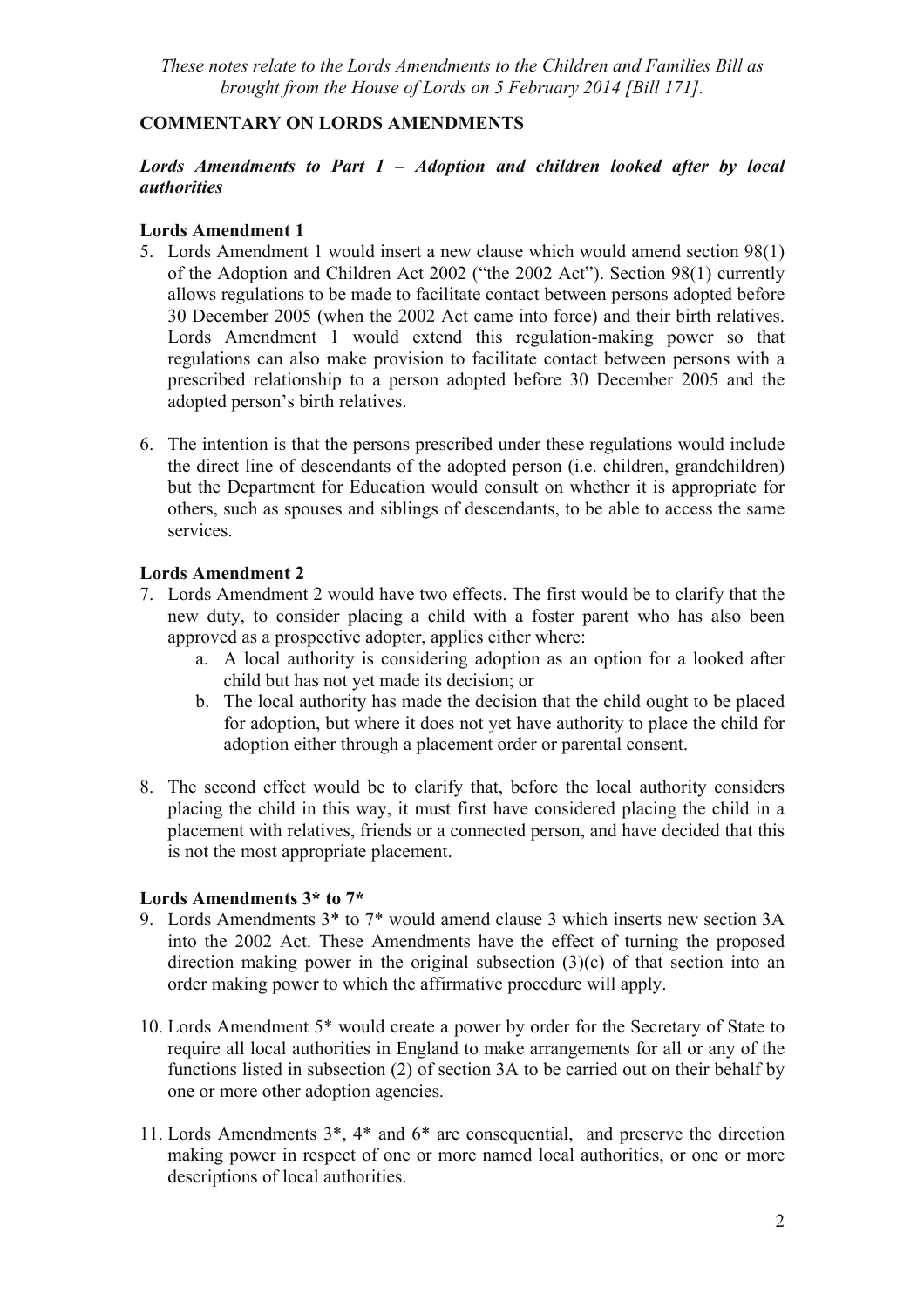12. Lords Amendment 7\* would require the order to be subject to the affirmative resolution procedure and would prevent the order from being made before 1 March 2015.

#### **Lords Amendment 8**

13. Lords Amendment 8 would ensure that the first set of regulations on personal budgets will be subject to the affirmative resolution procedure.

#### **Lords Amendments 9-10**

- 14. Lords Amendment 9 would ensure that the affirmative procedure is used the first time regulations are made under section 128A of the 2002 Act. The regulations will give approved prospective adopters access to prescribed information on the Adoption and Children Act Register.
- 15. Lords Amendment 10 would ensure that piloting enabling approved prospective adopters to search information on the Adoption and Children Act Register could take place in discrete geographical areas.

#### **Lords Amendment 11**

16. Lords Amendment 11 would move clause 9 (Promotion of educational achievement of children looked after by local authorities) to after the new clause to be inserted by Lords Amendment 128.

#### *Lords Amendments to Part 2 – Family Justice*

#### **Lords Amendment 12\***

17. Lords Amendment 12\* would amend clause 11 (parental involvement) to make clear that involvement means involvement that is either direct or indirect but does not mean any particular division of the child's time.

#### **Lords Amendment 152**

18. Lords Amendment 152 is an amendment to Schedule 2 to the Bill and would insert an additional amendment to legislation that relates to clause 12 (child arrangements orders). It would update an existing reference in Schedule 1 to the Legal Aid, Sentencing and Punishment of Offenders Act 2012 to refer to child arrangements orders rather than to contact and residence orders.

#### *Lords Amendments to Part 3 – Children and young people in England with special educational needs*

#### **Lords Amendments in respect of disabled children and young people**

- 19. A number of Lords Amendments would extend the scope of a number of clauses in Part 3 of the Bill to include children and young people who are disabled but do not have special educational needs ("SEN").
- 20. Lords Amendments 14 and 15 to clause 22 would require local authorities to exercise their functions with a view to securing that they identify all children and young people with SEN and disabled children and young people.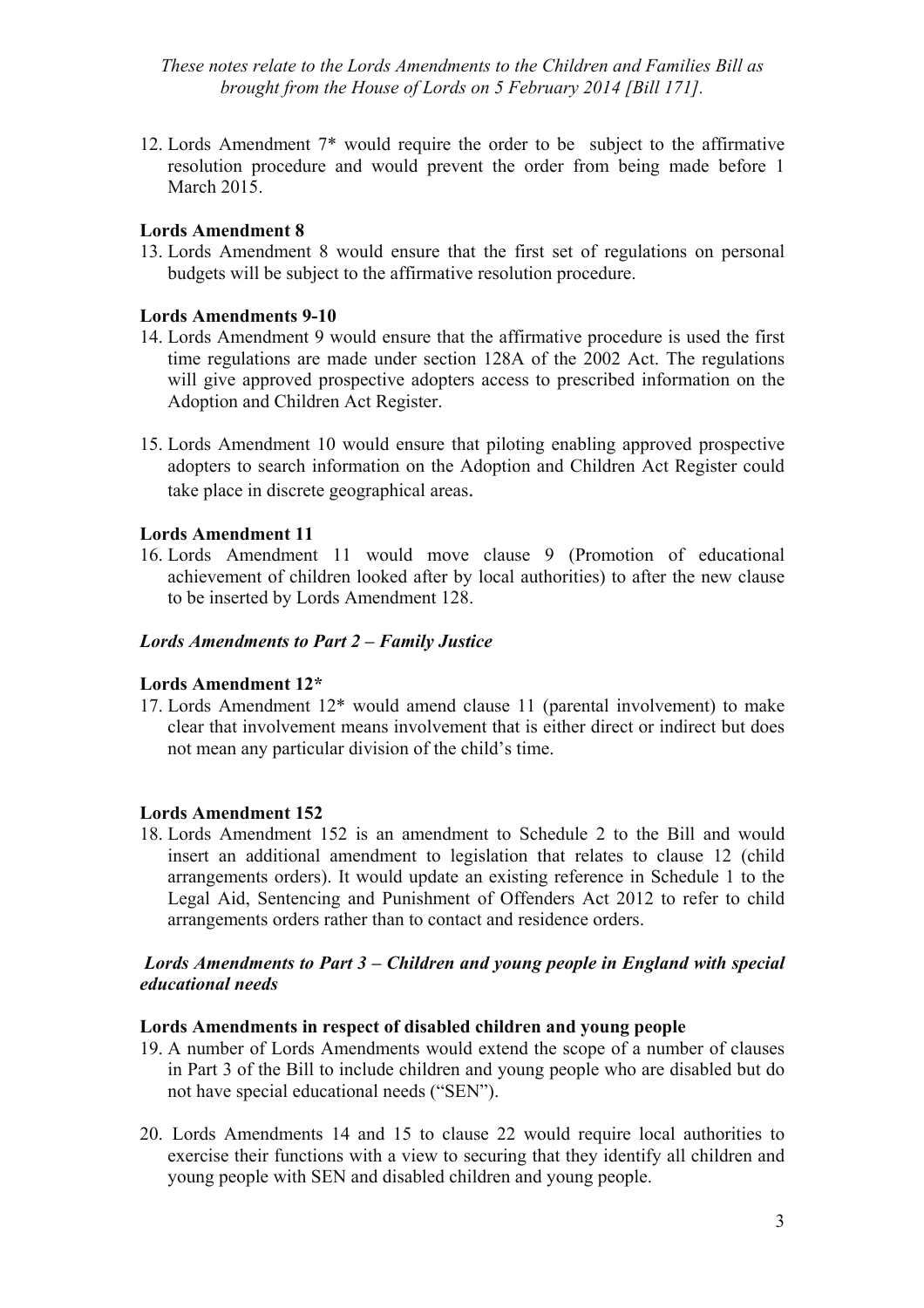- 21. Lords Amendments 17 and 18 to clause 24 would require health bodies to inform a child's parent and their local authority where they are of the opinion that the child under compulsory school age has or probably has SEN or a disability.
- 22. Lords Amendment 16 would move clause 23, so it is after clause 24.
- 23. Lords Amendments 19 and 20 to clause 25 would require local authorities to exercise their functions with a view to ensuring the integration of education and training provision with health care provision and social care provision for children and young people with SEN and disabled children and young people where they think this would promote their well-being, including in relation to their participation in education, training and recreation.
- 24. Lords Amendments 21 to 28 to clause 26 would place duties on local authorities and their partner commissioning bodies to make joint arrangements for the commissioning of education, health and care provision for disabled children and young people as well as children and young people with SEN.
- 25. Lords Amendments 29 to 39 would amend clause 27 to require local authorities to keep education and training provision for disabled children and young people under review and additionally consult disabled children and young people when carrying out their duties to keep special educational provision and social care provision under review.
- 26. Lords Amendments 41 to 46 and 48 to 51 to clause 30 would include provision for disabled children and young people in the local offer. They would require local authorities to consult disabled children and their parents and disabled young people when developing and reviewing the local offer and publish comments from them about the local offer.
- 27. Lords Amendments 62 to 65 and 67 to clause 32 would extend the requirement on local authorities to arrange for young people with SEN and parents of children with SEN to receive advice and information on SEN to include provision for disabled children and young people and the parents of disabled children to be provided with information about matters related to disability.
- 28. Lords Amendment 118 would define in clause 73 disabled child or young person for the purposes of the Part as a person who has a disability for the purposes of the Equality Act 2010.

#### **Lords Amendment 13**

29. Lords Amendment 13 to clause 21 would clarify when health or social care provision is treated as special educational provision. It would make clear that healthcare and social care provision which educates or trains a child or young person is to be treated as special educational provision.

#### **Lords Amendments 40 and 52 to 61**

30. Lords Amendments 40 and 52 to 61 would amend clauses 28 and 31 to require persons in charge of relevant youth accommodation (secure institutions) to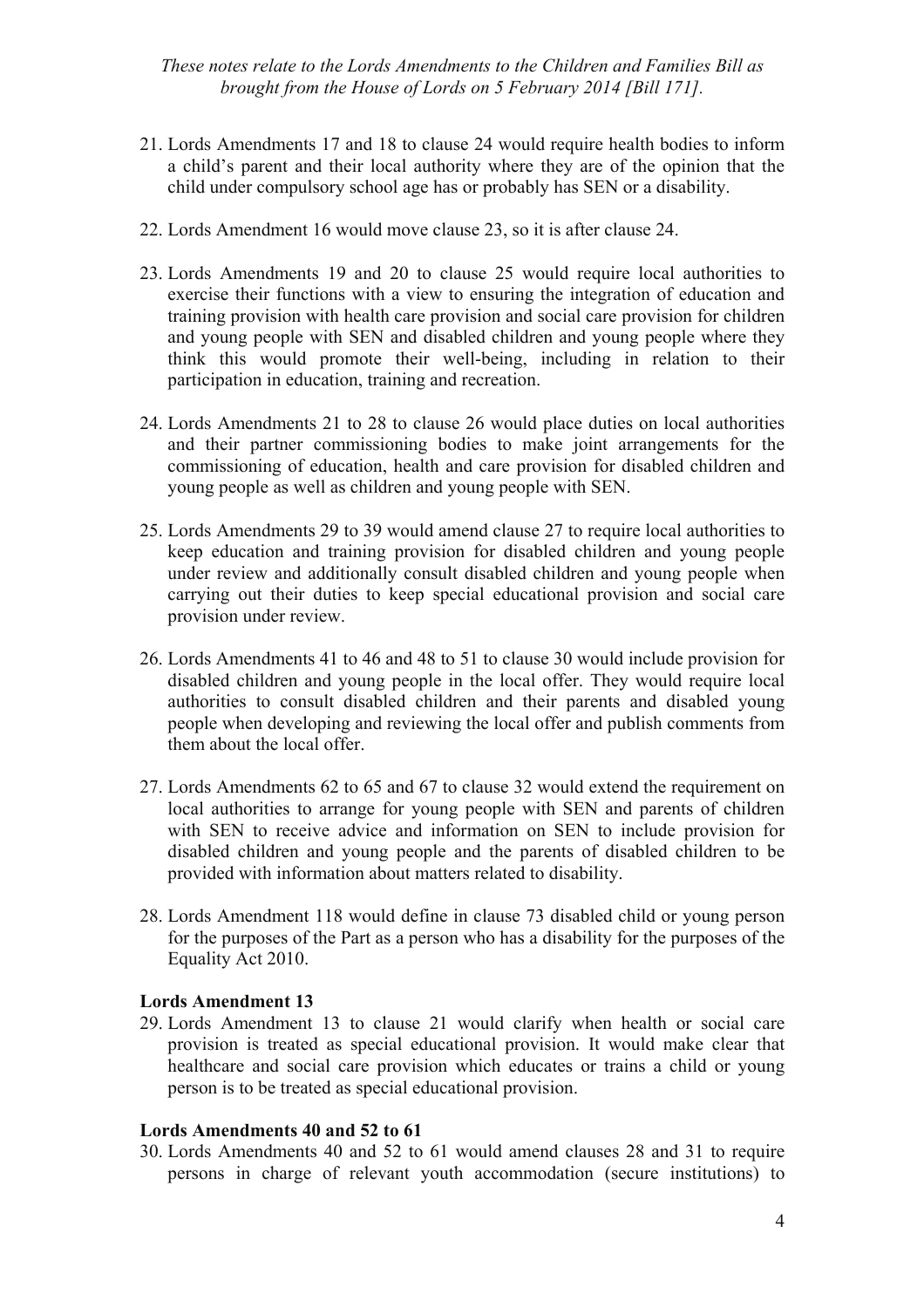cooperate with the local authority in delivering support for young offenders with special educational needs.

#### **Lords Amendment 47**

31. Lords Amendment 47 to clause 30 would require local authorities to set out any action they intend to take in response to comments received from children with SEN or a disability and their parents and young people with SEN or a disability.

#### **Lords Amendment 67**

32. Lords Amendment 67 to clause 32 would require local authorities to arrange for advice and information about matters relating to SEN to be provided to children with SEN as well as their parents and young people with SEN.

#### **Lords Amendment 68**

33. Lords Amendment 68 would extend the circumstances in which local authorities will not be required to consider a request for an Education, Health and Care Plan ("EHC plan") assessment in respect of a child or young person to include where a child or young person has been assessed in detention.

#### **Lords Amendments 69, 70, 74 and 78 to 81**

34. Lords Amendments 69, 70, 74 and 78 to 81 would clarify that when a young person turns 18, there must be explicit consideration of whether the young person requires more time (compared to their peers) to complete their education, and whether education and training outcomes have been met.

#### **Lords Amendment 71**

35. Lords Amendment 71 would remove a regulation making power from clause 36. This power was to make regulations requiring persons of a prescribed description, such as a child's parents, to attend an assessment.

# **Lords Amendments 72 and 73:**

36. Lords Amendments 72 and 73 would amend clause 37 to require that the EHC plan must include any social care provision made for a child or young person under 18 as a result of section 2 of the Chronically Sick and Disabled Persons Act 1970.

#### **Lords Amendment 75**

37. Lords Amendment 75 would enable regulations to be made to make provision for disclosure of EHC plans replicating the current power in paragraph 7 of Schedule 27 to the Education Act 1996. The amendment would also enable regulations to make provision about making minor amendments to EHC plans to keep them up to date without the need for a full review of the plan or a reassessment, replicating the current power in paragraph 2A(5) of Schedule 27 to the Education Act 1996.

#### **Lords Amendment 76**

38. Lords Amendment 76 would require any plans made under clause 37(5) to include provision about attending a mainstream school or college.

#### **Lords Amendment 77**

39. Lords Amendment 77 to clause 42 would mean that local authorities would not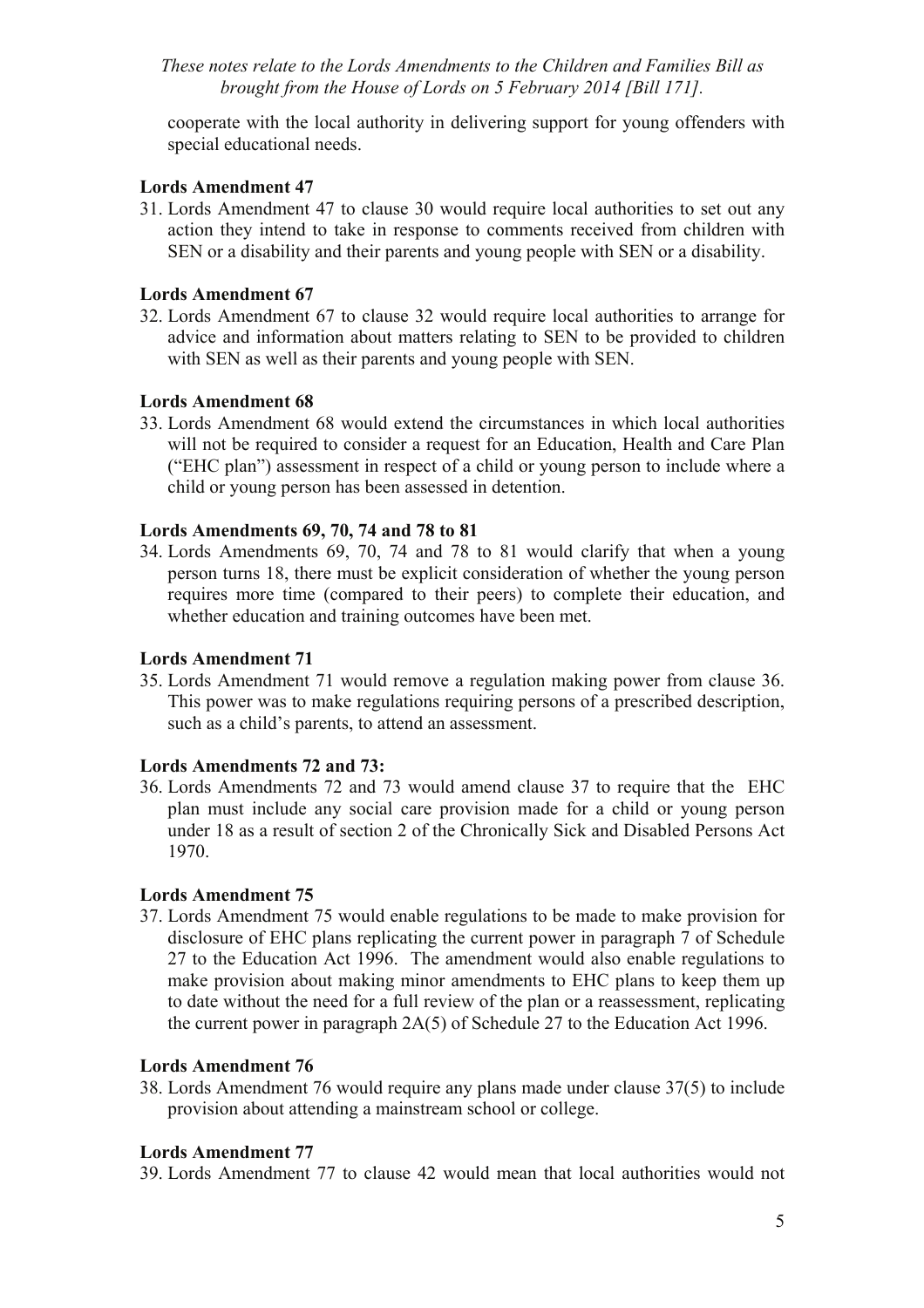have to secure the specified special educational provision, and the responsible commissioning body would not have to secure the specified health care provision, if the child's parent or the young person had made suitable alternative arrangements.

#### **Lords Amendments 82 to 84**

40. Lords Amendments 82 to 84 are technical amendments which would substitute 'detention order' for 'custodial sentence' and would provide that a local authority must maintain any existing plan for a child or young person when they were released from detention.

#### **Lords Amendment 85**

41. Lords Amendment 85 would extend the clause to include the scenario where an EHC plan is created while the young offender is detained.

#### **Lords Amendments 86 to 97 and 113**

- 42. Lords Amendments 86 to 97 would amend the Bill to extend the scope of the provisions for mediation to cover health and social care issues in addition to educational issues.
- 43. Lords Amendments 98 to 1034 would amend the redress arrangements to include health and social care disputes when an EHC plan was being formulated or reviewed or reassessed.
- 44. Lords Amendment 87 would provide for the First Tier Tribunal (SEN and Disability) to make recommendations about health and social care provision in pilot areas.
- 45. Lords Amendment 113 would create a new provision to provide for a review of the operation of appeals under the Bill with a report back to Parliament.

#### **Lords Amendment 104**

46. Lords Amendment 104 would add a new clause titled 'Application of Part to detained persons' after clause 65. The clause would state what provisions in the Bill apply to detained persons and would be the basis upon which new rights are provided to young offenders to request an assessment during detention, and to have the education and health care provision specified in the plan provided during the detention.

#### **Lords Amendments 105 and 106**

47. Lords Amendments 105 and 106 would add new clauses titled 'Assessment of post-detention education, health and care needs of detained persons' and 'Securing EHC plans for certain detained persons'. These amendments would allow the custodial institution, the detained person or their parent to request a statutory Education, Health and Care Assessment from the detained person's home local authority.

#### **Lords Amendment 107**

48. Lords Amendment 107 would add a new clause titled 'EHC plans for certain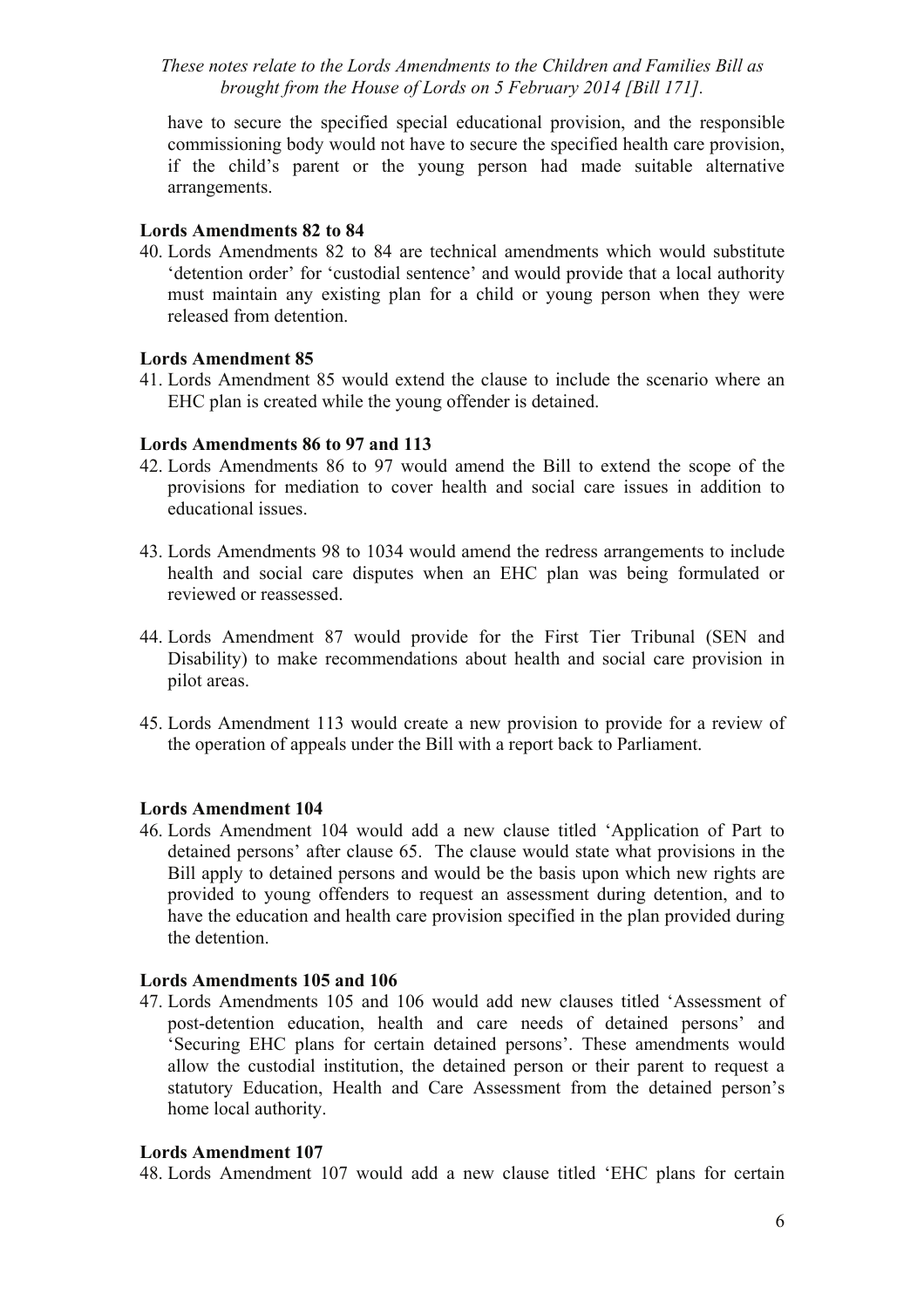detained persons: appeals and mediation'. This would provide a right of appeal for the young person or child's parent against decisions not to make an EHC assessment, not to issue an EHC plan following an assessment, and also decisions about the school place named in the ECH plan of the detained person. The amendments would also require mediation to be considered (where appropriate) before an appeal can be triggered,

#### **Lords Amendment 108**

49. Lords Amendment 108 would add a new clause titled 'Duty to keep EHC plans for detained persons'. This would require a child or young person's home local authority to use its best endeavours to arrange the special educational provision specified in their EHC plan while they are in custody. It would also create a parallel requirement for a detained child or young person's health services commissioner to use its best endeavours to arrange the health care provision specified in an EHC plan.

#### **Lords Amendment 111**

50. Lords Amendment 111 would add a new clause titled 'Supply of goods and services: detained persons'. This would enable local authorities to supply goods and services to other local authorities or bodies for the purpose of their duty to keep EHC plans for detained persons.

#### **Lords Amendment 111 and 112**

51. Lords Amendments 111 and 112 would require the Secretary of State to lay the first draft of the Special Educational Needs Code of Practice relating to this Bill before Parliament to be approved by the affirmative resolution of both Houses. Subsequent revisions to the Code of Practice would be subject to the negative resolution procedure in order to enable the Code to be kept more easily up to date.

#### **Lords Amendment 114**

52. Lords Amendment 114 would remove clause 70 from the Bill. This is a consequential amendment which follows providing young offenders with the right to request an assessment and to receive the special educational provision and health care provision specified in the plan during their detention.

#### **Lords Amendments 115 to 117**

53. Lords Amendments 115 to 117 provide for the definitions in clause 73 to be updated to include the amendments to include young offenders with SEN.

#### **Lords Amendments 153 to 155**

54. Lords Amendments 153 to 155 make amendments to provisions in the Education Act 1996 to clarify how the young offenders amendments will work

# **Lords Amendment 156**

55. Lords Amendment 156 would amend section 23E of and Schedule 2 to the Children Act 1989 to include references to assessments made under the provisions in the Bill – particularly EHC assessments - in addition to the current references to SEN assessments and statements made under the Education Act 1996.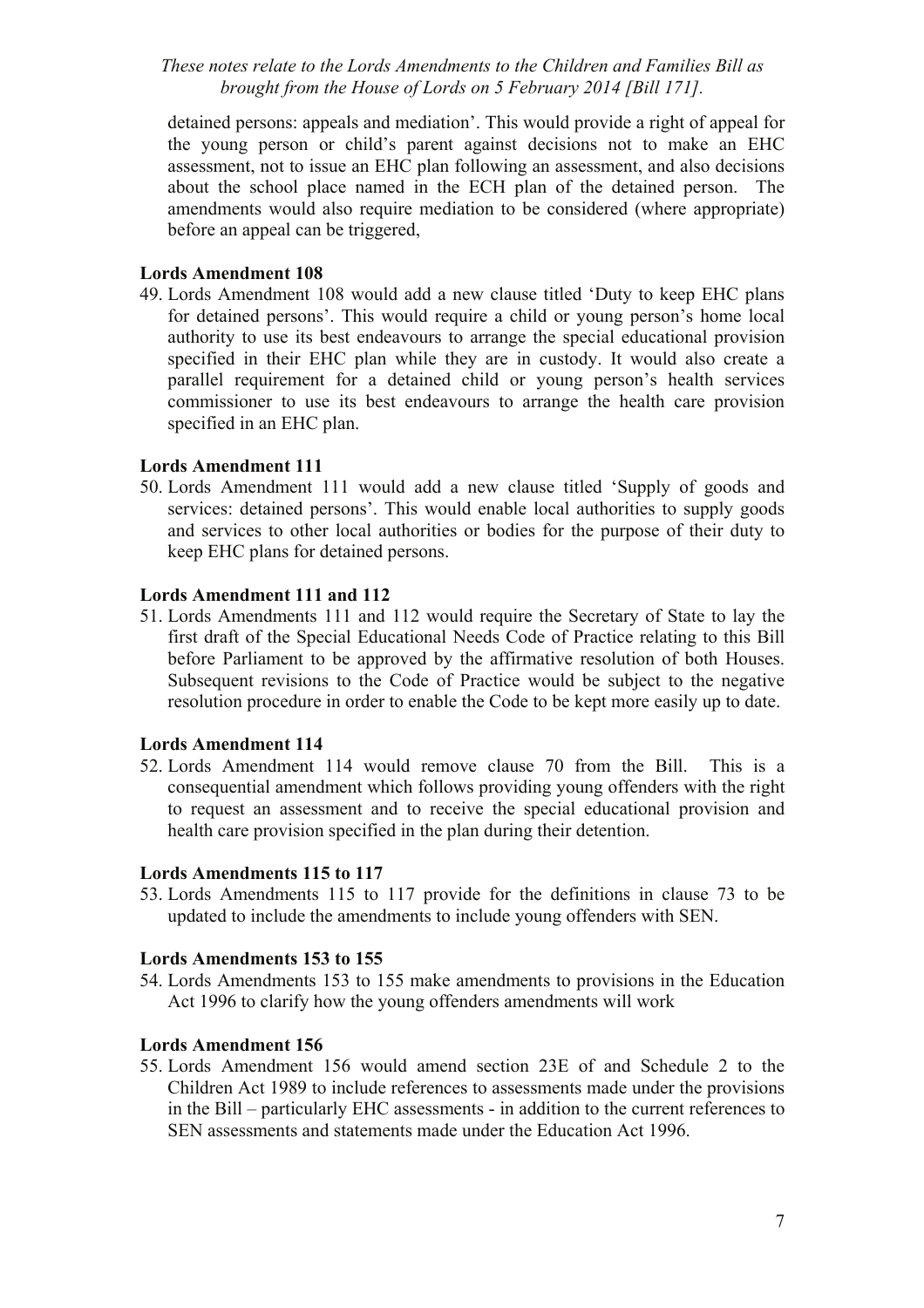#### *Lords Amendments to Part 4 – Childcare etc*

#### **Lords Amendments 157 to 175**

- 56. Lords Amendments 157 to 175 would amend Schedule 4 to the Bill (Childminder Agencies) which, in turn, amends Part 3 of the Childcare Act 2006 to make provision for childminder agencies.
- 57. Lords Amendment 158 would require the Chief Inspector, following an inspection of an early years childminder agency, to report on the effectiveness of that agency's procedures for assessing the quality of care and education provided by its registered childminders.
- 58. Lords Amendment 160 would introduce a parallel provision for reports on the inspection of later years childminder agencies.
- 59. Lords Amendments 157 and 159 are consequential on amendments 158 and 160.
- 60. Lords Amendment 161 would amend paragraph 35 of Schedule 4 to the Bill to make clear that, if the Secretary of State exercises the power to make regulations about the suspension of a childminder's registration by a childminder agency, he or she must include a right of appeal to the First Tier Tribunal.
- 61. Lords Amendments 162 to 171 would amend paragraphs 45 and 46 of Schedule 4 to the Bill which together set out the disqualification regime for those seeking to register as, or applying to work in, a childminder agency.
- 62. Lords Amendments 162 and 163 would amend the Bill so that the consequences of disqualification from registering as a provider relate solely to the delivery of childcare or direct concern in the management of childcare provision.
- 63. Lords Amendments 164 to 170 would mean that the consequences of disqualification from registering as an agency relate solely to the running of an agency, in the sense of being involved in the management of an agency, or working in an agency in a capacity which involves entering childcare premises. Amendment 171 would make it an offence for an agency to employ a disqualified person in such a capacity.
- 64. Lords Amendments 172 to 175 are technical amendments which are consequential on those outlined above. They would amend provisions concerning powers of entry to the premises of a childminder agency and offences by corporate bodies.

#### **Lords Amendment 119**

65. Lords Amendment 119 would allow regulations to be made about the way local authorities meet their duty to secure early years provision for young children. Regulations could impose a requirement on local authorities to meet this duty by securing early years provision at any provider which meets the description in regulations, which meets the terms of funding, and where a parent of an eligible child wishes to send that child. Regulations could also specify what conditions local authorities may and may not attach to their arrangements with providers when delivering this duty.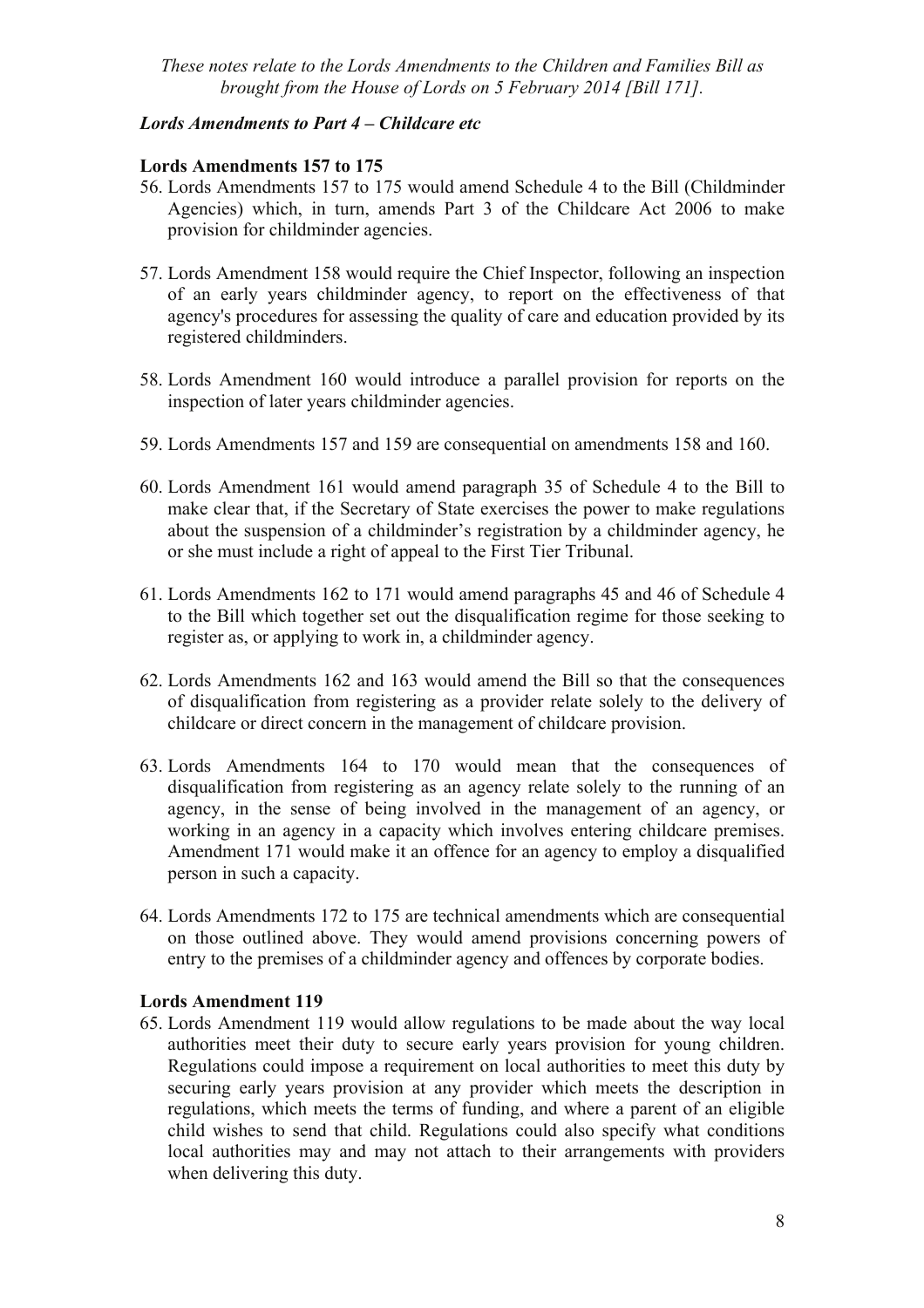# *Lords Amendments to be included in a new Part – Welfare of children*

#### **Lords Amendment 120**

66. Lords Amendment 120 would insert a new clause in the Bill to repeal section 38 of the Children and Young Persons Act 1963. The effect of that repeal would be to remove restrictions on the circumstances in which a local authority can issue a performance licence to a child under the age of 14.

#### **Lords Amendment 121**

- 67. Lords Amendment 121 would insert a new clause which would introduce an offence in England and Wales of 'proxy purchasing' of tobacco products and cigarette papers. This would make it an offence for a person aged 18 or over to buy, or attempt to buy, tobacco or cigarette papers on behalf of a person under the age of 18. If found guilty of an offence, the penalty would be a fine not exceeding level 4 on the standard scale, currently £2,500. The new clause would also provide local authority enforcement officers with the flexibility to issue fixed penalty notices if they believe an offence has been committed. To enable effective enforcement, the new clause would provide enforcement officers with powers of entry.
- 68. These provisions will apply to England and Wales subject to the necessary Legislative Consent Motion being passed by the Welsh Government.

#### **Lords Amendment 122**

- 69. Lords Amendment 122 would insert a new clause which would provide the Secretary of State with the power to make regulations to prohibit the sale of nicotine products such as electronic cigarettes, to persons under the age of 18. This provision will not capture tobacco products which are already subject to a prohibition on sale to persons aged under 18. Other exemptions will be set out in the regulations.
- 70. There will be an exemption for under 18s employed in the industry and a due diligence defence. The penalty for committing the offence is a fine not exceeding level 4 on the standard scale, currently £2,500. These provisions will apply to England and Wales.
- 71. Subsections (9) to (11) provide a definition of "nicotine product" which will capture among other things: an electronic cigarette, components thereof such as the cartridge and the empty device, as well as other products such as nicotine chewing gum, although not tobacco. The powers at subsection (7) enable the Secretary of State to make other exceptions or to make provision in relation to nicotine products of a specified kind.
- 72. All regulations made under these powers will be subject to the affirmative parliamentary procedure and in appropriate cases the Secretary of State must obtain the consent of the Welsh Ministers.

#### **Lords Amendment 123**

73. Lords Amendment 123 would make consequential amendments to integrate the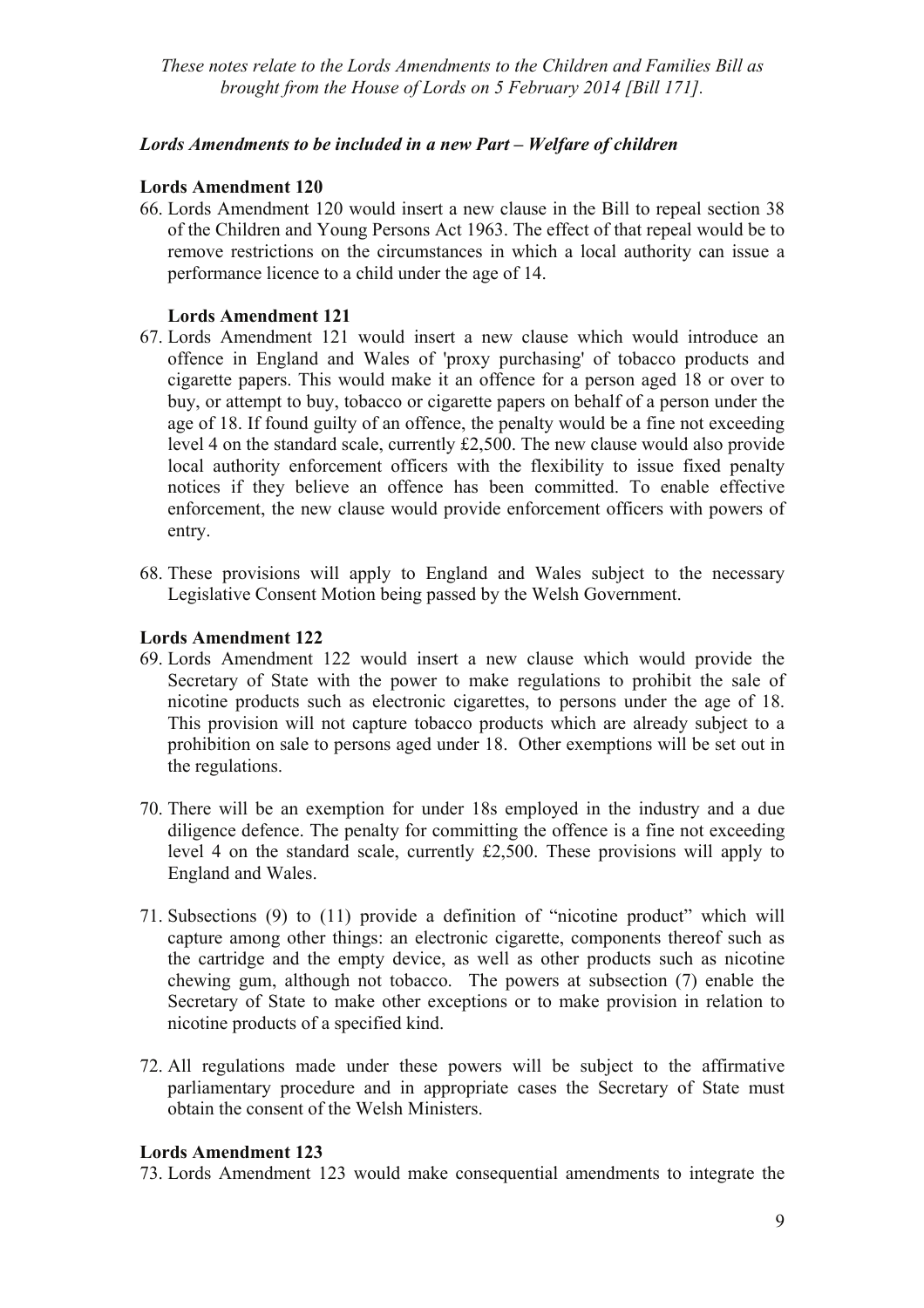new nicotine products offence into the existing tobacco regime.

- 74. Consequential amendments to section 5 of the Children and Young Persons (Protection from Tobacco) Act 1991 would extend the existing enforcement regime for the tobacco age of sale offence to the new nicotine products offence. Local authorities will be under a duty to consider a programme of enforcement action in their area and to carry out such enforcement.
- 75. Consequential amendments to sections 12A to 12D of the Children and Young Persons Act would extend the existing regime which addresses repeated tobacco age of sale offences to the new nicotine products age of sale offence.

#### **Lords Amendment 124**

76. Lords Amendment 124 would add a new clause titled "Regulation of retail packaging etc of tobacco products". It would give the Secretary of State the power to make regulations to standardise tobacco packaging if and when he or she considers that they may contribute to reducing the risk of harm or to promoting the health or welfare of children and young people.

#### **Lords Amendment 125**

- 77. Lords Amendment 125 would add a new clause which would amend smoke-free legislation (the Health Act 2006) to provide the Secretary of State, or Welsh Ministers in relation to Wales, with the power to make regulations to provide for a private vehicle to be smoke-free when a person under the age of 18 is present in the vehicle. The Health Act 2006 contains two offences in relation to vehicles that are designated as smoke-free under the regulations: smoking in a smoke-free vehicle, and failure by the person in control of the vehicle to prevent smoking in a smoke-free vehicle.
- 78. The Health Act 2006 includes a power to provide for penalty notices in relation to the offence of smoking in a smoke-free vehicle and the clause would amend the Act to allow penalty notices to also be used for the offence of failing to prevent smoking in a vehicle when a person under the age of 18 is present.
- 79. All regulations made under these powers would be subject to the affirmative parliamentary procedure.

#### **Lords Amendment 126**

- 80. Lords Amendment 126 would add a new clause titled 'Young carers' which would consolidate existing rights for young carers, in particular from the Carers (Recognition and Services) Act 1995 and the Carers and Disabled Children Act 2000, and insert new sections into Part 3 of the Children Act 1989.
- 81. The new clause would also extend the right to an assessment of needs for support to all young carers under the age of 18 regardless of who they care for, what type of care they provide or how often they provide it. It would require a local authority to carry out an assessment of a young carer's needs for support on request or on the appearance of need, and would provide for local authorities to combine the assessment of a young carer with an assessment of the person they care for. Currently, a young carer has to request such an assessment. The new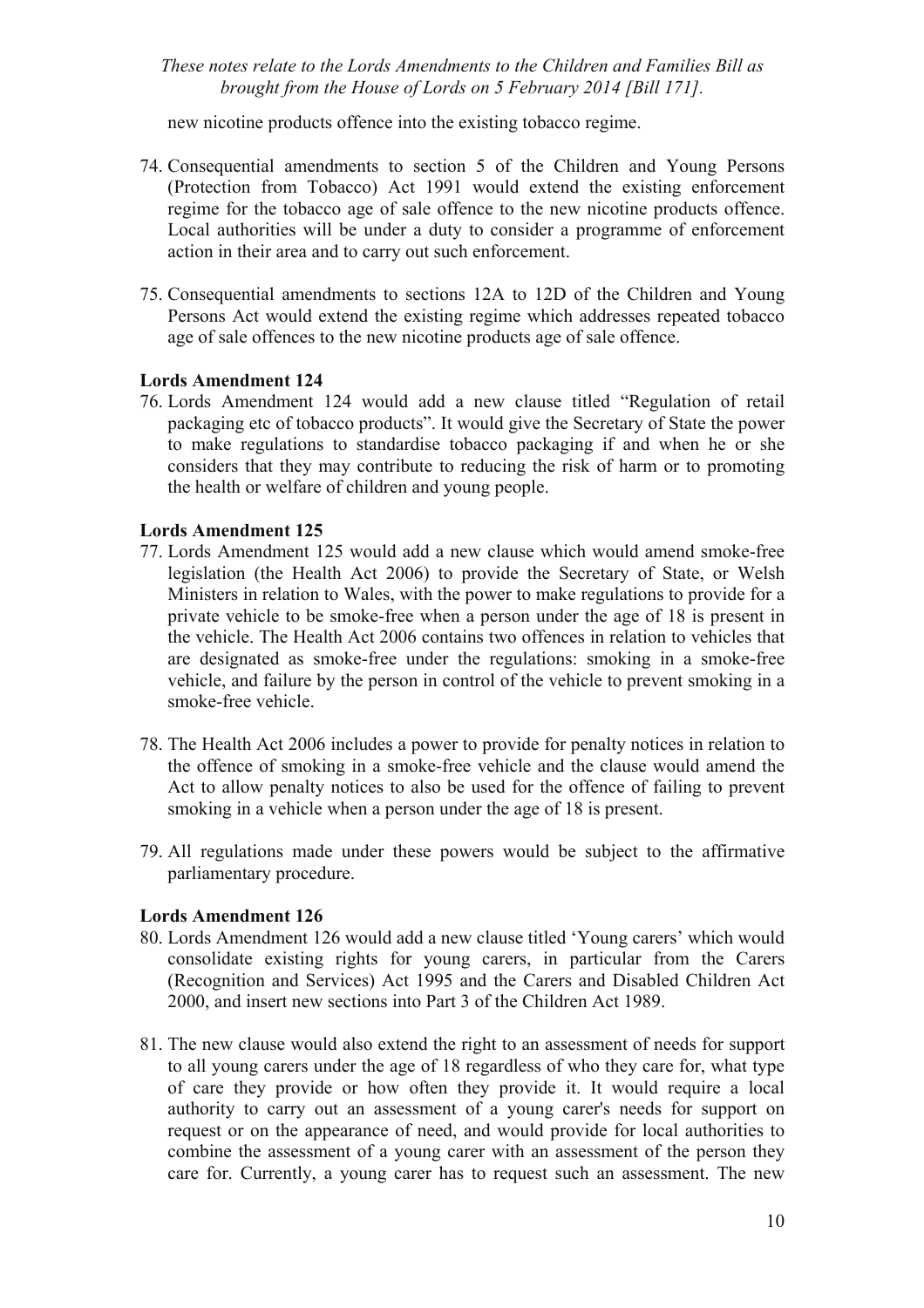clause would enable the Secretary of State to make regulations making provision about the carrying out of a young carer's needs assessment. Those regulations may, in particular, specify matters to which a local authority is to have regard or is to determine in carrying out the assessment, the manner in which an assessment is to be carried out and the form that assessment is to take.

#### **Lords Amendment 127**

- 82. Lords Amendment 127would insert a new clause which would consolidate into Part 3 of the Children Act 1989 existing legislation which gives individuals with parental responsibility for a disabled child the right to an assessment of their needs by a local authority, in particular the Carers and Disabled Children Act 2000. This consolidation would simplify the legislation relating to parent carers of disabled children, making rights and duties clearer to both parent and practitioners. It would remove the requirement for such carers to be providing 'a substantial amount of care on a regular basis' in order to be assessed, and requires local authorities to assess on the appearance of need, as well as on request. Currently, a parent-carer has to request such an assessment.
- 83. The new clause would enable the Secretary of State to make regulations making provision about the carrying out of a parent carer's needs assessment. Those regulations may, in particular, specify matters to which a local authority is to have regard or is to determine in carrying out the assessment, the manner in which an assessment is to be carried out and the form that assessment is to take.

#### **Lords Amendment 128**

84. Lords Amendment 128 would enable former looked after children to continue to live ("stay put") with their former foster parents until age 21, if the local authority determines that it would be appropriate for them to do so and both the young person and the foster parents wish to make a "staying put" arrangement. The local authority would be required to monitor the "staying put" arrangement and provide advice and assistance, including financial support, to the former foster parent.

# **Lords Amendment 129**

85. Lords Amendment 129 would insert a new clause titled 'Duty to support pupils with medical conditions'. These provisions would place a duty on governing bodies of maintained schools, proprietors of Academies and managing committees of pupil referral units to make arrangements for supporting pupils at school with medical conditions. In meeting that duty, the clause would require all those bodies to have regard to guidance issued by the Secretary of State under this provision.

#### **Lords Amendment 130**

86. Lords Amendment 130 would add a new clause titled 'Local authority functions relating to children etc: intervention'. This amendment would clarify the law in relation to the Secretary of State's power to intervene under section 497A of the Education Act 1996 and section 50 of the Children Act 2004 where a local authority is failing to deliver children's services to an adequate standard. The amendment would ensure that these powers would be exercised effectively, in particular in the interests of certainty for children who may be taken into care or placed for adoption.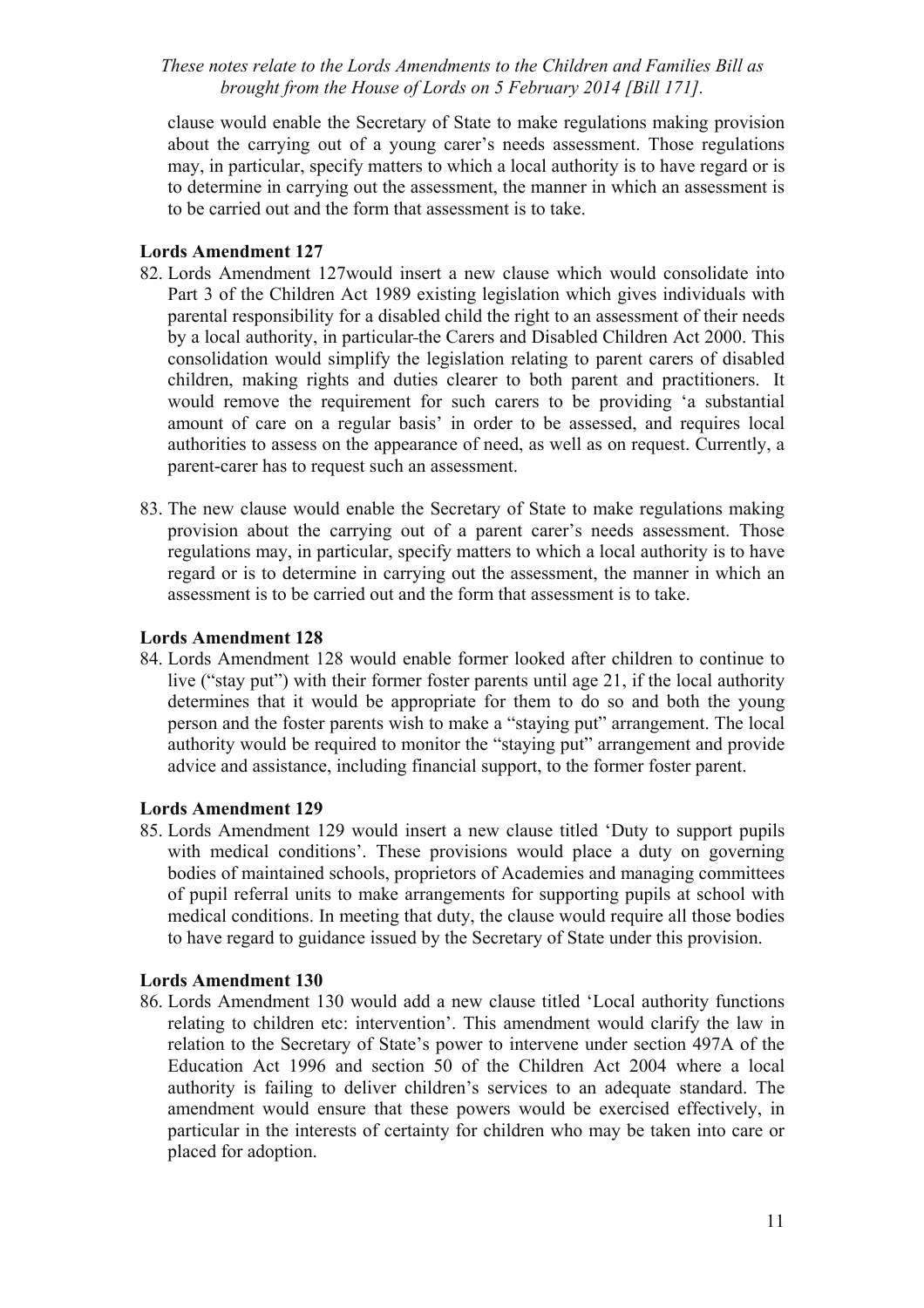- 87. Lords Amendment 130 amends section 497A of the Education Act 1996 to clarify the effect of the power in section 497A(4A) of that Act. This would put beyond doubt that either the Secretary of State or a nominee, exercising functions in place of a local authority pursuant to a direction under section 497A(4A) of the Education Act 1996 can, for example, apply for or be named in care orders under section 31 of the Children Act 1989, exercise adoption related functions set out in section 92(2) of the Adoption and Children Act 2002 and exercise certain other court-related functions as a local authority can. The amendment would make it clear that, following such a direction, other relevant references in legislation to a "local authority", such as in relation to the Chief Inspector's functions and powers under sections 136 to 141 of the Education and Inspections Act 2006, are to be read as references to the Secretary of State or a nominee.
- 88. Lords Amendment 146 would provide for the new clause inserted by Lords Amendment 130 to come into force two months after Royal Assent.

#### **Lords Amendment 131**

89. Lords Amendment 131 would make available to Ofsted the powers in sections 14A and 20B of the Care Standards Act 2000 to suspend a person's registration in respect of an establishment or agency in England. At present these powers are only available to Welsh Ministers in respect of establishments or agencies in Wales. If a registered person continued to operate a setting whilst suspended, they would commit a criminal offence. This amendment would clarify Ofsted's enforcement powers so action can be taken if, for example, it has serious concerns about the safety and care provided by a regulated setting, such as a children's home, that require an urgent response.

#### **Lords Amendment 132**

90. Lords Amendment 132 would add a new subsection (1A) into section 22 of the Care Standards Act 2000. It would provide for the Secretary of State to have a power to make regulations to prescribe objectives and standards that must be met by an establishment or agency that is regulated by Ofsted. This includes children's homes.

#### **Lords Amendment 133**

91. Lords Amendment 133 would amend section 23 of the Care Standards Act 2000, which is concerned with 'national minimum standards' (NMS). The amendment would insert a new section (1A) into section 23 of the CSA 2000. It would provide that the NMS applicable to an establishment or agency regulated by Ofsted, such as a children's home, may explain and supplement regulations made under section 22 of the Care Standards Act 2000.

#### **Lords Amendment 134**

92. Lords Amendment 134 would amend section 65 of the Children Act 1989, which provides for persons who are disqualified from private fostering under section 68 of that Act to be disqualified from carrying on, managing or having a financial interest in children's homes. This amendment would introduce, in relation to England, a time limit for a person to disclose to Ofsted that they have been disqualified from private fostering.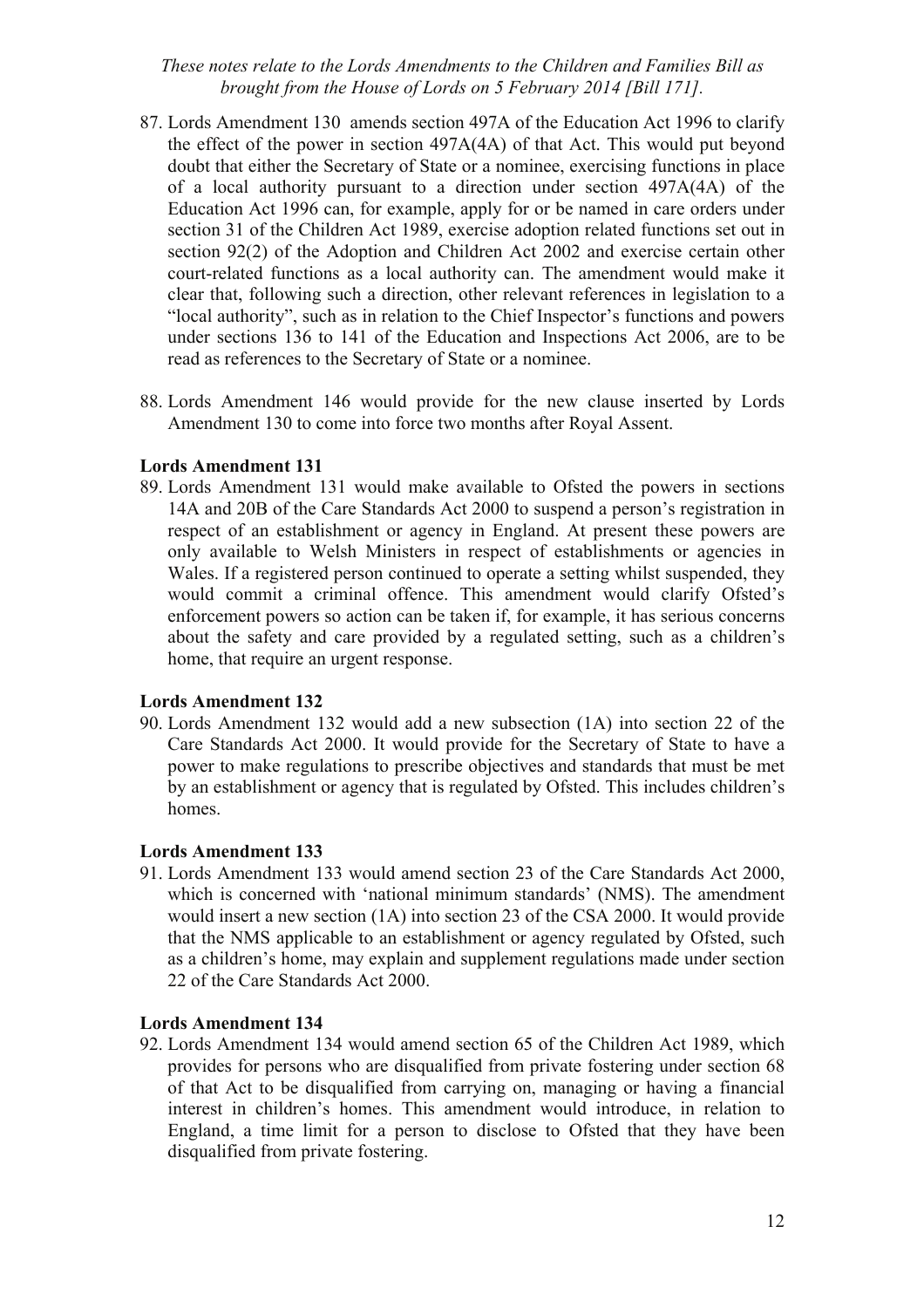# **Lords Amendment 135**

- 93. Lords Amendment 135 would amend Part 9 of the Education Act 1996 in relation to the provision of school lunches. It would ensure that all state-funded schools – both maintained schools and Academies – have an obligation to provide free school lunches on request for all pupils in reception, year one and year two. It would also create an enabling power for the Secretary of State to extend this obligation to other school year groups or to children in maintained nursery schools and other state-funded early years settings, if desired.
- 94. For maintained schools, this new obligation would sit alongside the existing statutory obligations imposed on them in respect of the provision of school lunches. For Academies, the amendment inserts a new provision requiring all future Academies (where funding agreements are entered into after this amendment comes into effect) to have a clause in their funding agreement that mirrors the school lunch obligations placed on maintained schools; and all funding agreements entered into before this amendment comes into effect must be read as if they have this requirement in them.

#### *Lords Amendments to Part 5 – The Children's Commissioner*

#### **Lords Amendments 136**

95. Lords Amendment 136 would require the Children's Commissioner to have 'particular regard' to the United Nations Convention on the Rights of the Child. This would still allow the Commissioner to consider rights contained in other treaties and domestic legislation.

#### **Lords Amendment 137**

96. Lords Amendment 137 would require the Children's Commissioner to give an account in his or her annual report of the steps taken to consult children or involve children in other ways in the discharge of his or her functions.

#### **Lords Amendment 138**

97. Lords Amendment 138 would require the Commissioner to give an account in his or her annual report of how the views of children or any other involvement of children have been taken into account by the Commissioner in carrying out his or her functions.

#### *Lords Amendments to Part 6 – Statutory rights to leave and pay*

#### **Lords Amendments 139 to 142**

98. It is intended that the Secretary of State will make regulations, under the provisions being inserted into the Social Security Contributions and Benefits Act 1992 by clause 92, enabling a person to reduce the duration of the person's maternity allowance period, maternity pay period or adoption pay period so as to allow access to the new system of shared parental leave and statutory shared parental pay. Lords Amendments 139, 141 and 142 would allow the Secretary of State, in addition, to make regulations providing for a reduction of such a period to be revoked (or treated as revoked), subject to certain restrictions and conditions being satisfied. Revocation of the curtailment notice may be permitted for example in some circumstances where a woman's partner has died.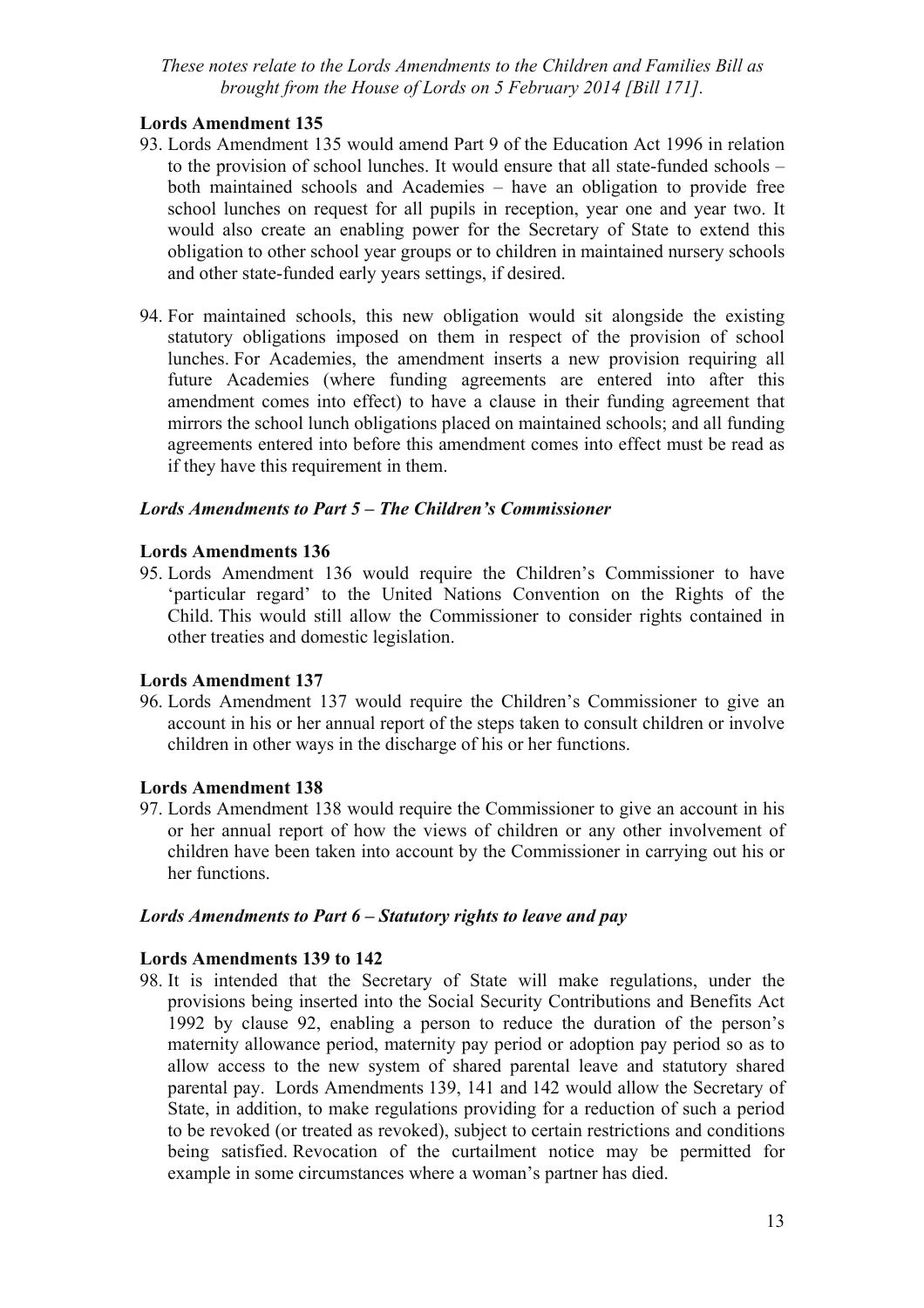# *Lords Amendments to Part 9 – General provisions*

# **Lords Amendment 144**

99. Lords Amendment 144 would amend clause 107 to set out which regulationmaking powers are subject to the affirmative resolution procedure. These include: the first regulations to be made under clause 49 (Personal budgets), an order made under clause 54(1) or 55(1) (Appeals and claims by children) and regulations made under the new clause about the application of Part 3 to detained persons.

# **Lords Amendments 145 to 148**

- 100. Lords Amendments 145 to 148 would amend clause 111 (commencement). Lords Amendment 145 would make it clear that the new clause on contact between prescribed persons and adopted persons' relatives comes into force in so far as it relates to England on a day appointed by the Secretary of State by order and as it relates to Wales on a day appointed by Welsh Ministers by order. Lords Amendment 146 would extend the provisions which come into force 2 months after Royal Assent to include new clauses about the extension of licensing of child performance to children under 14, intervening in local authorities functions relating to children, the application of suspension powers to establishments and agencies in England, the objectives and standards for establishments and agencies in England and the national minimum standards for establishments and agencies in England.
- 101. Lords Amendment 147 would provide for Part 5 of the Bill to be commenced on 1 April 2014, within the usual two month convention following Royal Assent. This would provide certainty on the timing of the transfer of functions from the Office of the Children's Rights Director to the Office of the Children's Commissioner, which is currently scheduled to happen at the beginning of the financial year.
- 102. Lords Amendment 149 would provide that the new clause about duties to support pupils with medical conditions is to be included in the list of Education Acts under section 578 of the Education Act 1996.
- 103. Lords Amendment 150 would provide that the new clause about the regulation of retail packaging of tobacco products extends to the whole of the United Kingdom.
- 104. Lords Amendment 151 would amend clause 112 of the Bill. It is consequential on amendment 120 (extension of licensing of child performances to children under 14) and provides that section 38 of the Children and Young Persons Act 1963 is repealed for England and Wales only.

# **Lords Amendments to the Title**

# **Lords Amendment 176**

105. Lords Amendment 176 would update the long title of the Bill to include children and young people with disabilities.